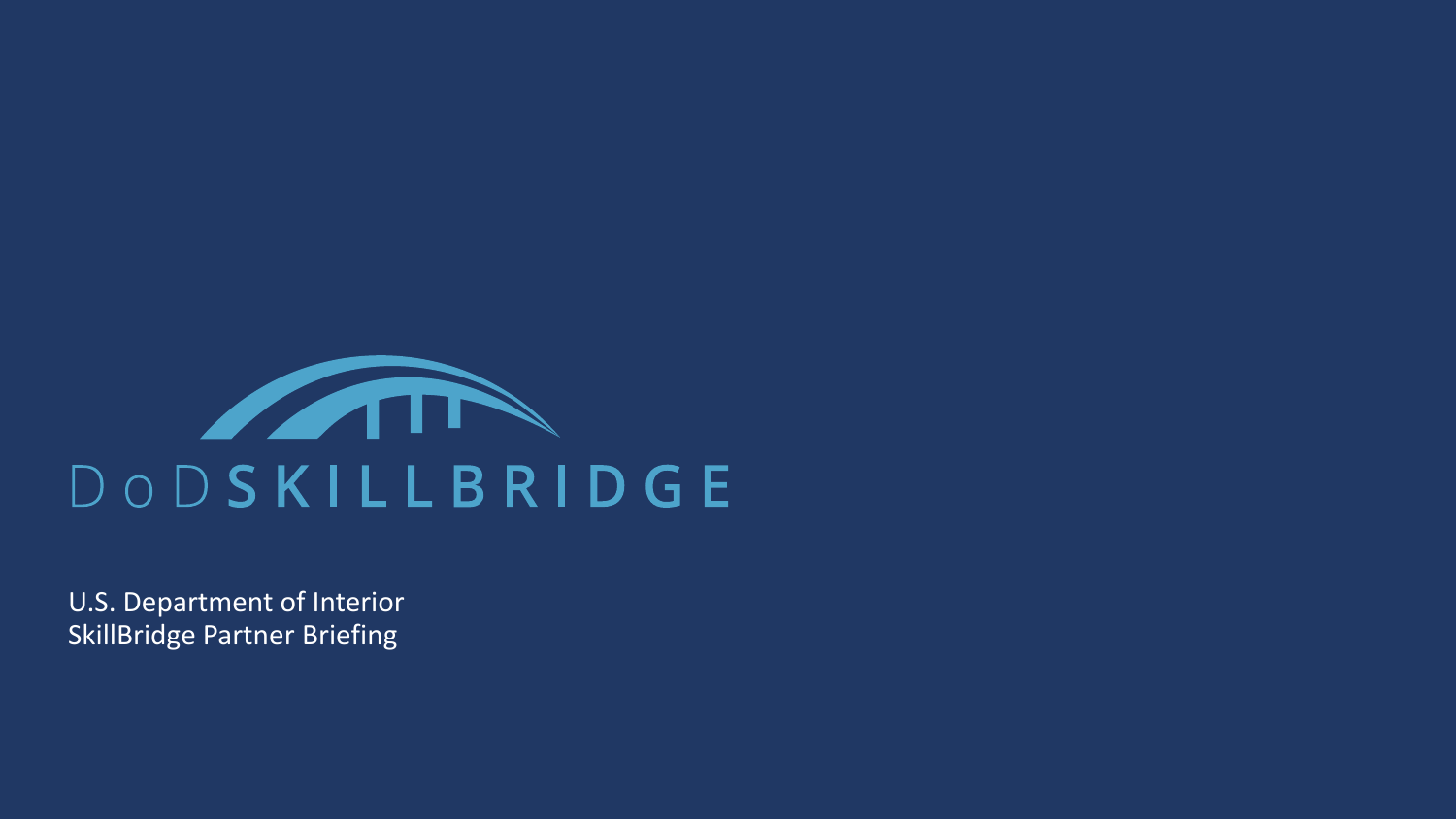OVERVIEW

What is SkillBridge 01 Types of SkillBridge Opportunities 03 Get Started Toolkit 04 Service Specific SkillBridge POCs 05 Questions 06 Applicable Policy 02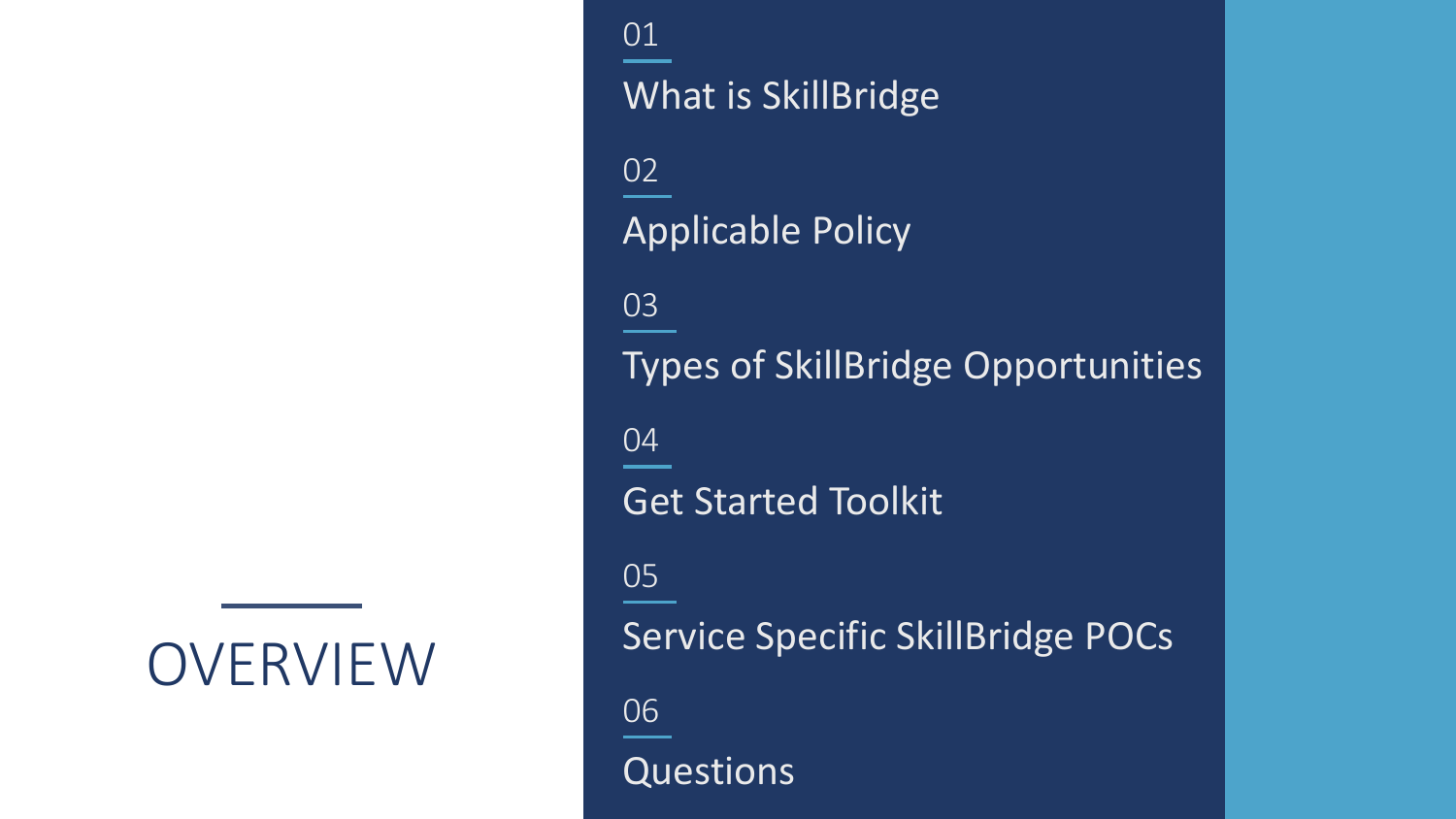## What is SkillBridge

• Is an opportunity for Service Members and

Military Spouses to gain valuable civilian

work experience and employment

- During the last 180 days of service, most are between 6 & 21 weeks
- Pay and Benefits Provided by DOD for Service Members



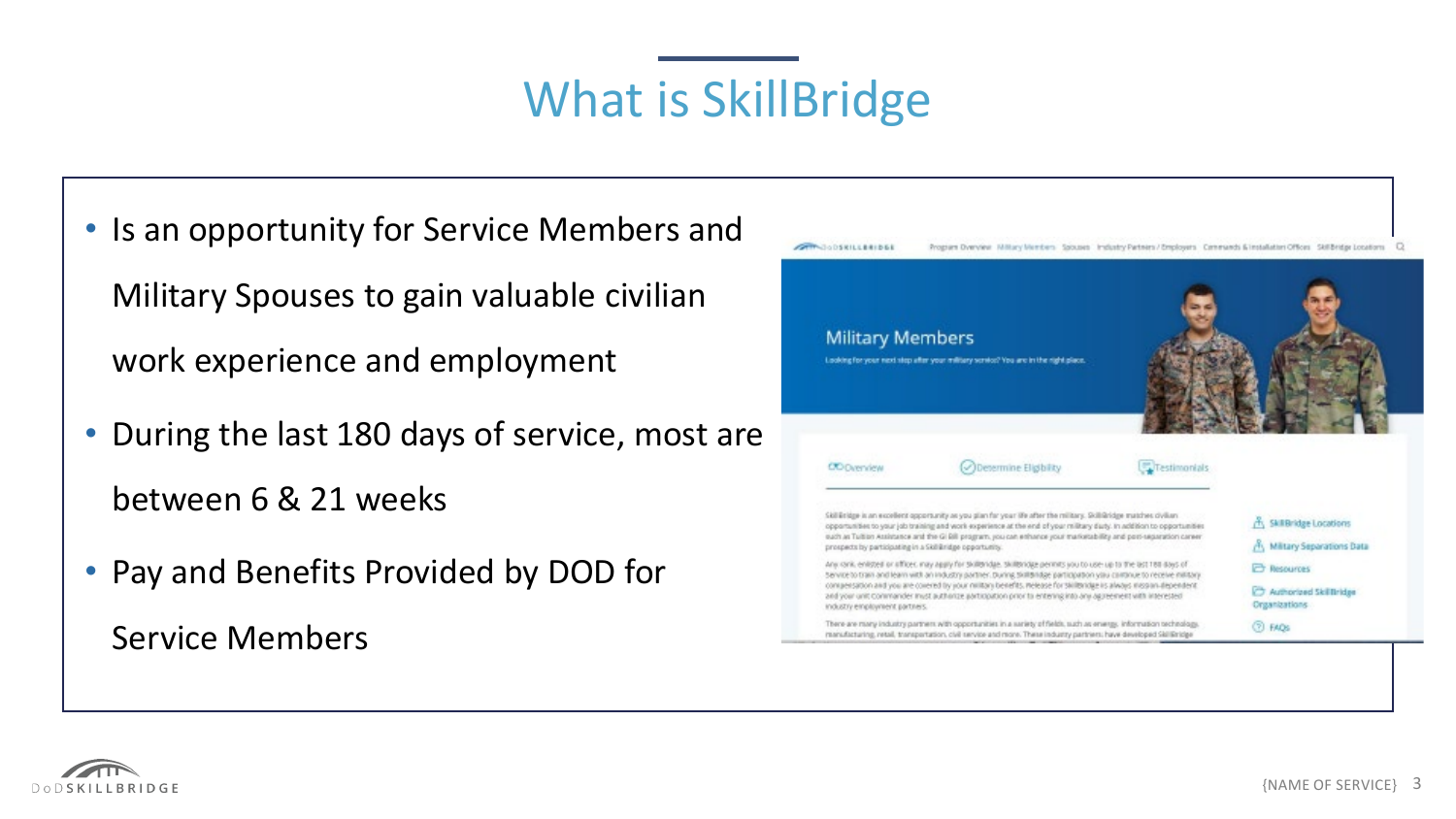# What is SkillBridge (cont)

- Approved opportunities are listed on the SkillBridge Website
- Interested Service Members can then research opportunities and begin the application process.



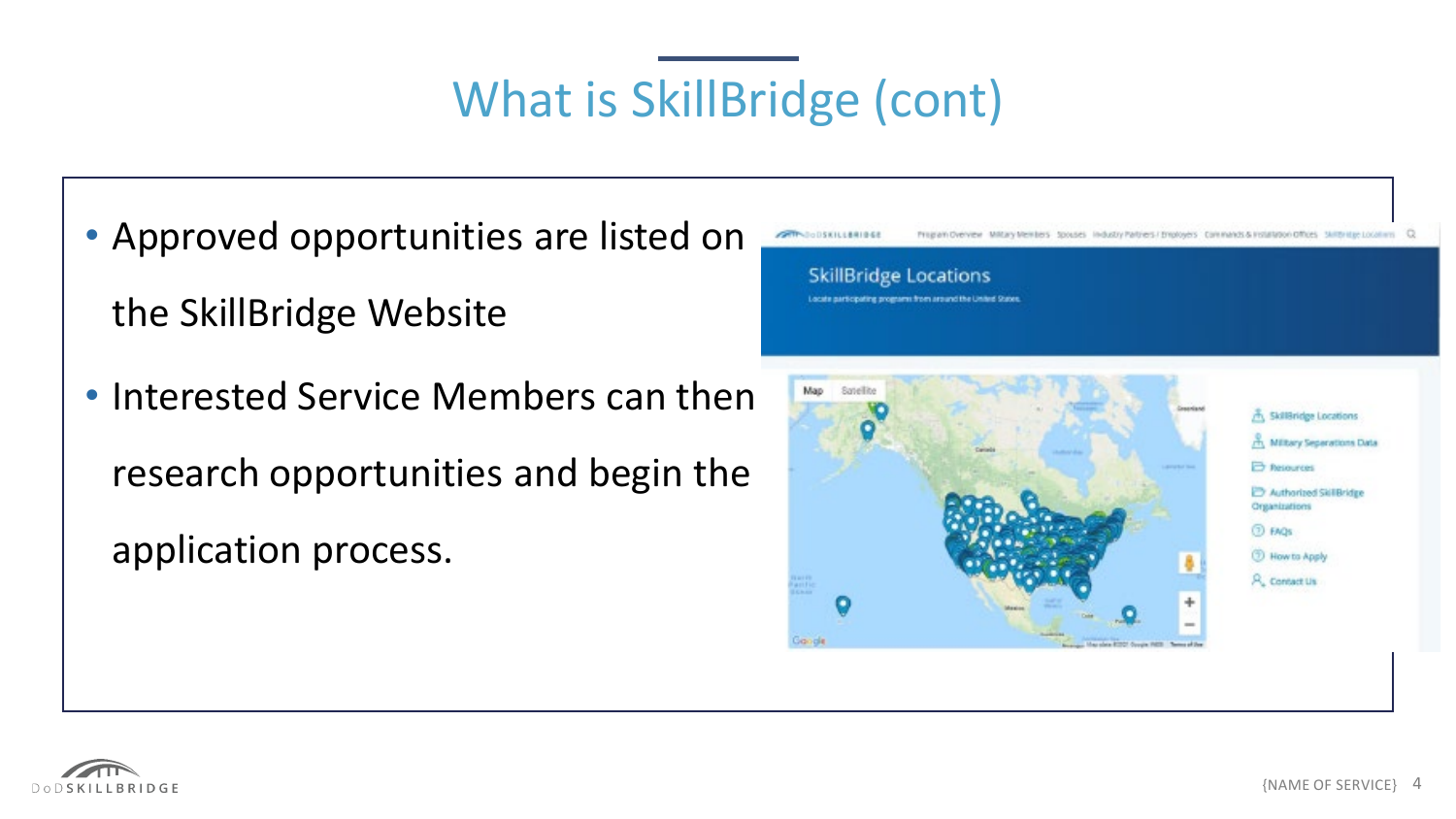## Military Spouse Employment

- SkillBridge Links to DOD Military Spouse Employment Partnership
- Over 130K registered Military

Spouses seeking employment

• DOD Program specific to Military Spouse Federal Hiring



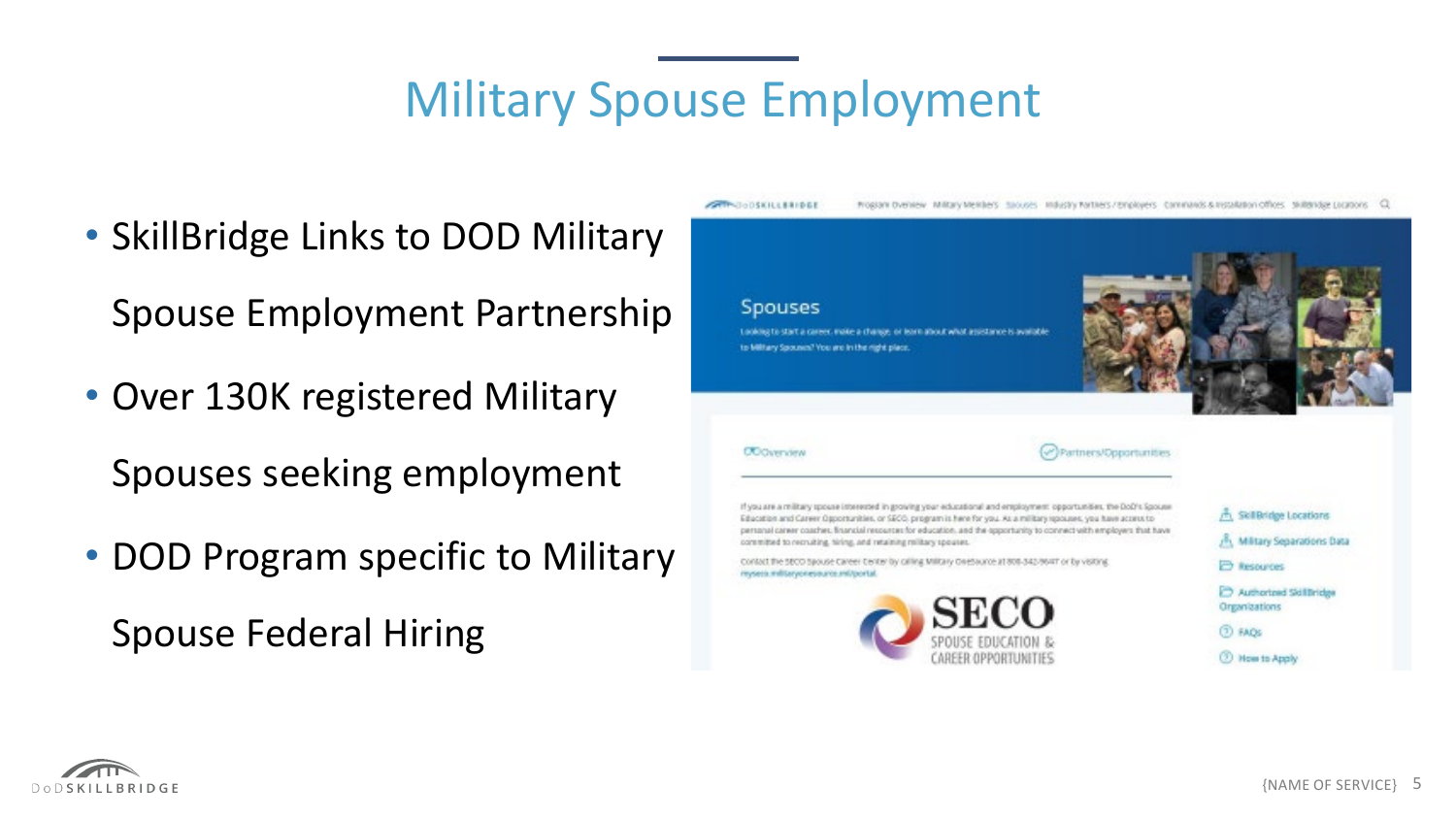# **Policy**

- Authorized in 10 U.S.C. § 1143 (e) (2020)
- [DODI 1322.29](https://www.esd.whs.mil/Portals/54/Documents/DD/issuances/dodi/132229p.pdf) Job Training, Employment Skills Training, Apprenticeships, and Internships (JTEST-AI) for Eligible Service Members
- Federal Agency Participation authorized NDAA 2020
	- SEC. 562. PARTICIPATION OF OTHER FEDERAL AGENCIES IN THE
		- SKILLBRIDGE APPRENTICESHIP AND INTERNSHIP PROGRAM FOR MEMBERS OF
		- THE ARMED FORCES.
		- Section 1143(e) of title 10, United States Code, is amended--
			- (1) by redesignating paragraph (3) as paragraph (4); and
			- (2) by inserting after paragraph (2) the following new
		- paragraph (3):
	- ``(3) Any program under this subsection may be carried out at, through, or in consultation with such other departments or agencies of the Federal Government as the Secretary of the military department concerned considers appropriate.''.

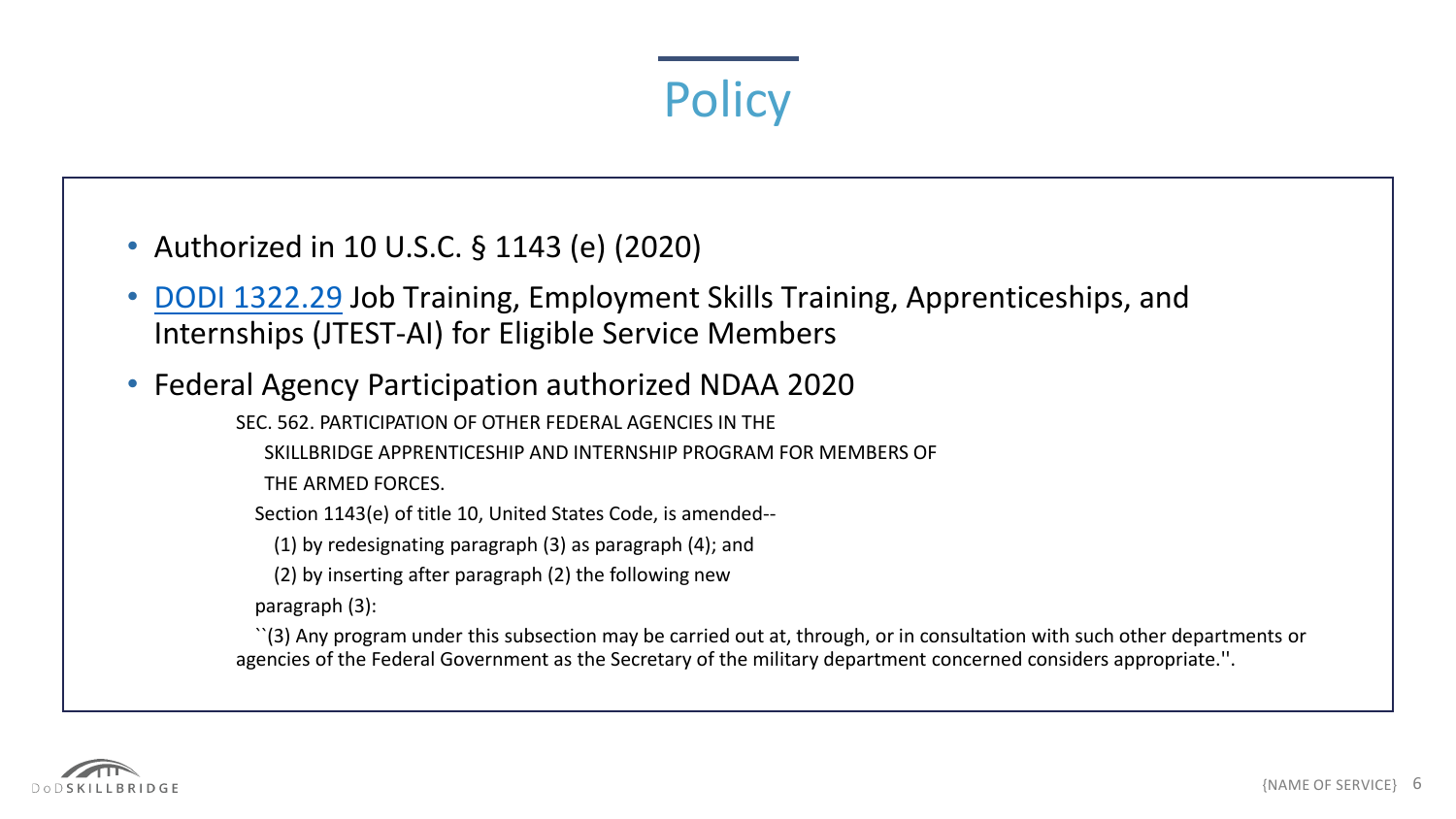# Types of SkillBridge Programs



SkillBridge programs come in all shapes and sizes, however most partners share these characteristics:

- Have clearly defined job training and career development programs designed to enhance opportunities for separating Service members.
- Can demonstrate a high probability of a job placement for Service members at program's end
- Support "in demand" industries or occupations with opportunities for professional advancement beyond initial employment.

#### Helpful Tip

When Considering Potential SkillBridge type:

- Capitalize on Experience
- $\checkmark$  Align with Vacancies
- $\checkmark$  Refine Hiring Process

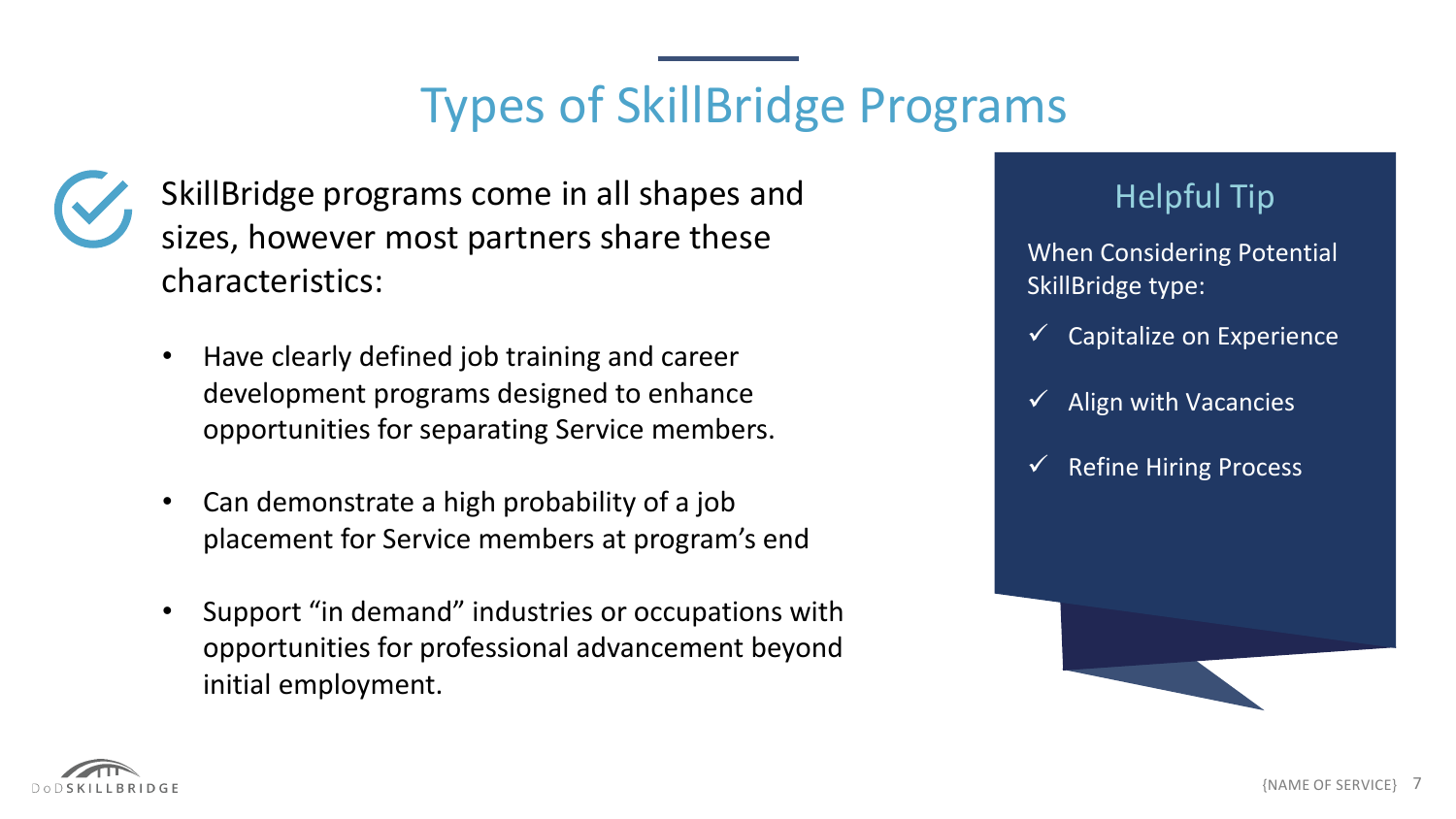## Types of SkillBridge Programs (Cont)



# What types of opportunities are included in SkillBridge?

| Apprenticeship<br>Programs           | A combination of on-the-job training (OJT) and related classroom instruction under the supervision of<br>a journey-level craft person or trade professional in which workers learn the practical and theoretical<br>aspects of a highly skilled occupation.                                                                                                                                       |
|--------------------------------------|---------------------------------------------------------------------------------------------------------------------------------------------------------------------------------------------------------------------------------------------------------------------------------------------------------------------------------------------------------------------------------------------------|
| Internship<br>Programs               | An internship is a workplace learning experience that assists participants to prepare for employment<br>by observing and performing, within the employer's operating environment, the work activities<br>performed by members of the employer's workforce. Internships may be completed in Federal, State,<br>or local government or in the private sector (either for-profit or not-for-profit). |
| Employment<br><b>Skills Programs</b> | Training or education to acquire the skills required to obtain employment, advance in employment, or<br>adapt to the changing demands of the workplace.                                                                                                                                                                                                                                           |
| <b>Job Training</b><br>Programs      | A method of preparing individuals to perform specific tasks by providing information about the task;<br>demonstrations of how the tasks are performed; opportunities for the individuals to perform the tasks;<br>and assessments of each individual's level of performance.                                                                                                                      |

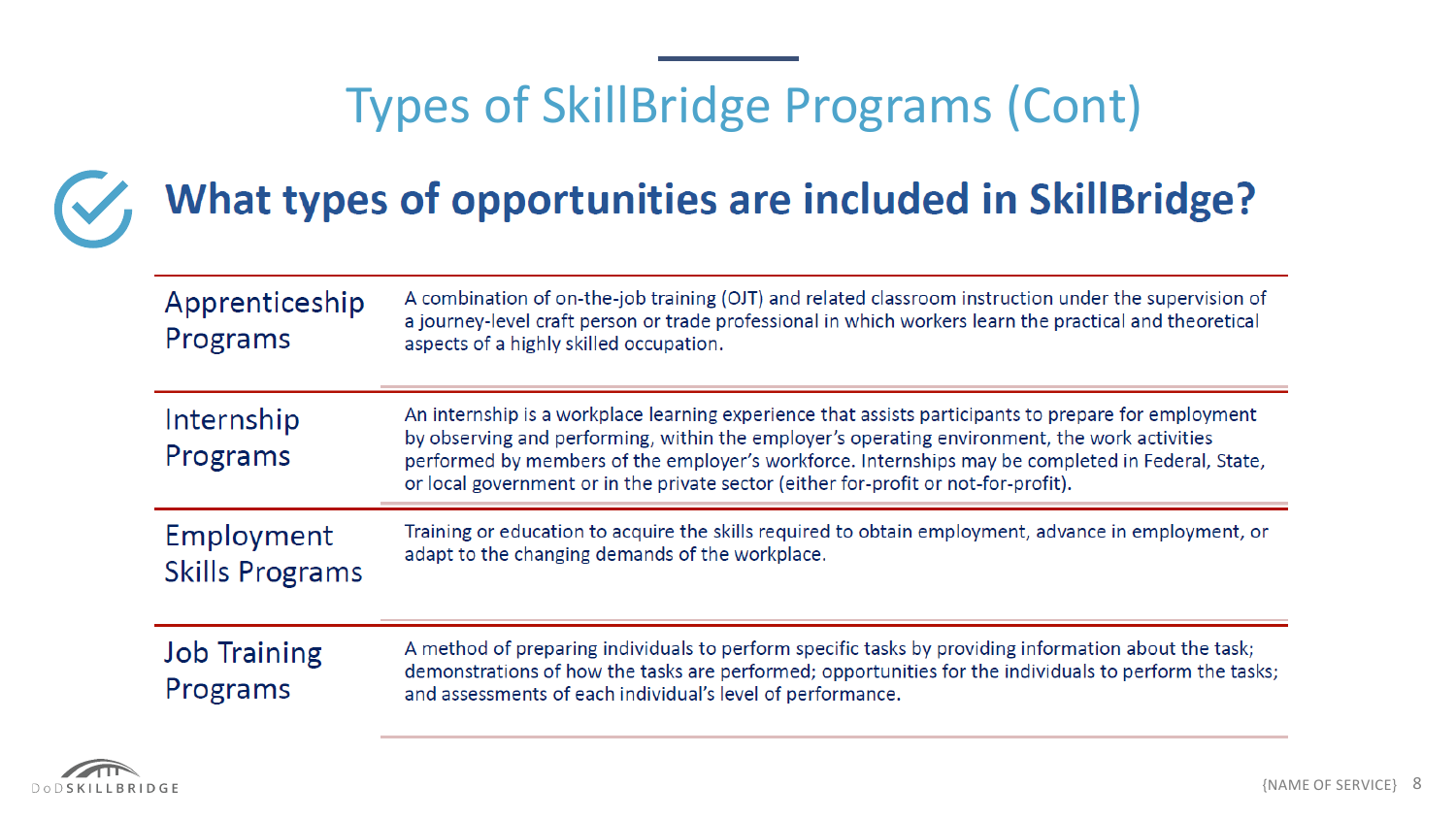### Getting Started Tool Kit



Use the information and links below to learn what to prepare for as your organization readies for the DoD SkillBridge Program.

[This Education/Training Plan Matrix h](https://dodskillbridge.usalearning.gov/docs/toolkit/02_DoD_SkillBridge_Training_Plan_20-Jan-21.xlsx)elps your organization create a plan and schedule for your SkillBridge program educational activities such as classroom training, online training, guest lecturers, and assessments.

[This Competency Matrix Template h](https://dodskillbridge.usalearning.gov/docs/toolkit/03_DoD_SkillBridge_Competency_Matrix.xlsx)elps your organization catalog and define the competencies that are important for your program, participants, and employers. These competencies align to the job role requirements and expectations for which you are training your participants so they can graduate and gain employment. Your program will better meet your employment goals if you align the defined competencies to the learning objectives from each educational asset during its delivery or execution

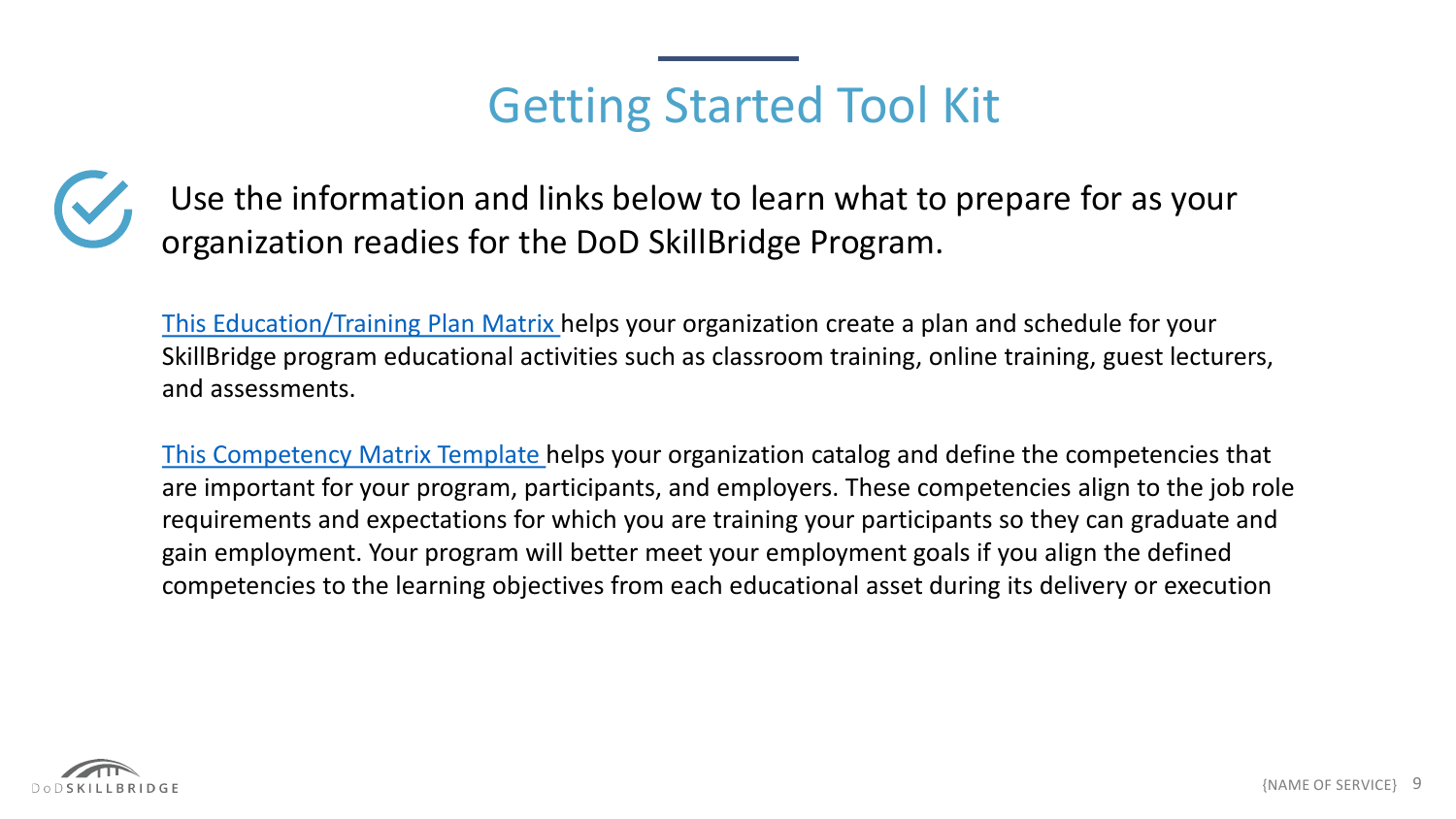### Getting Started Tool Kit Cont

Use the information and links below to learn what to prepare for as your organization readies for the DoD SkillBridge Program.

[This Job Description Template h](https://dodskillbridge.usalearning.gov/docs/toolkit/04_DoD_SkillBridge_Job%20Description_Template.docx)elps you create a job description and profile for the jobs Service members can pursue when they complete your SkillBridge program. Use this template in alignment with the Competency Matrix and the Education/Training Plan to help ensure the success of your DoD SkillBridge program.

[This OARPi](https://dodskillbridge.usalearning.gov/docs/toolkit/01_DoD_SkillBridge_OARPi.xlsx) Tool helps your organization and other key parties identify, document and provide contact information for all personnel who are important for your DoD SkillBridge Program development, management and reporting. We recommend that at the start of your program, your critical stakeholders ask each other how often they would like to be notified of program status.

This [questionnaire document c](https://dodskillbridge.usalearning.gov/docs/DoD-SkillBridge-Industry-Partner-questionnaire-2020Mar.pdf)ontains all the questions that will be asked about your SkillBridge program so you can prepare

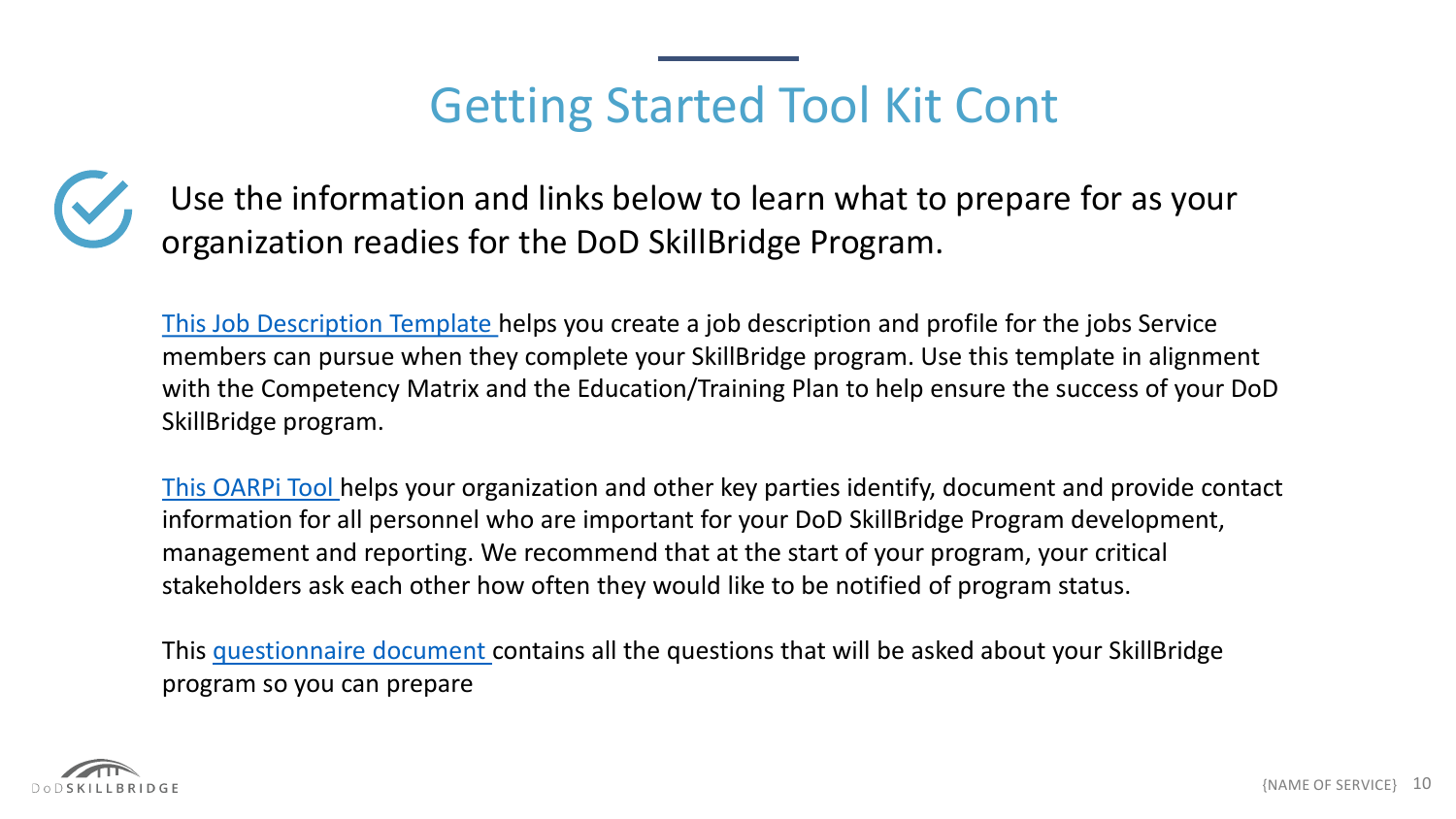#### Service POCs



Use the Service specific link below and POCs to learn more about each of the Service programs and get questions answered.

Army Website: [Army Career Skills Program](https://home.army.mil/imcom/index.php/customers/career-skills-program) POC: [usarmy.jbsa.imcom-hq.mbx.g1-aces@mail.mil](mailto:usarmy.jbsa.imcom-hq.mbx.g1-aces@mail.mil)

Navy Website: main *[SkillBridge](https://dodskillbridge.usalearning.gov/industry-employers.htm?tab=3#tab-3)* site POC: "Navy" via [How to Participate](https://dodskillbridge.usalearning.gov/industry-employers.htm?tab=3#tab-3) tab

Air Force Website: [Air Force SkillBridge](https://afvec.us.af.mil/afvec/skillbridge/welcome) POC: [AFPC.DP3SA.SkillbridgeWorkflow@us.af.mil](mailto:AFPC.DP3SA.SkillbridgeWorkflow@us.af.mil)

Marine Corps Website: main [SkillBridge](https://dodskillbridge.usalearning.gov/industry-employers.htm?tab=3#tab-3) site POC: "Marine Corps" via [How to Participate t](https://dodskillbridge.usalearning.gov/industry-employers.htm?tab=3#tab-3)ab